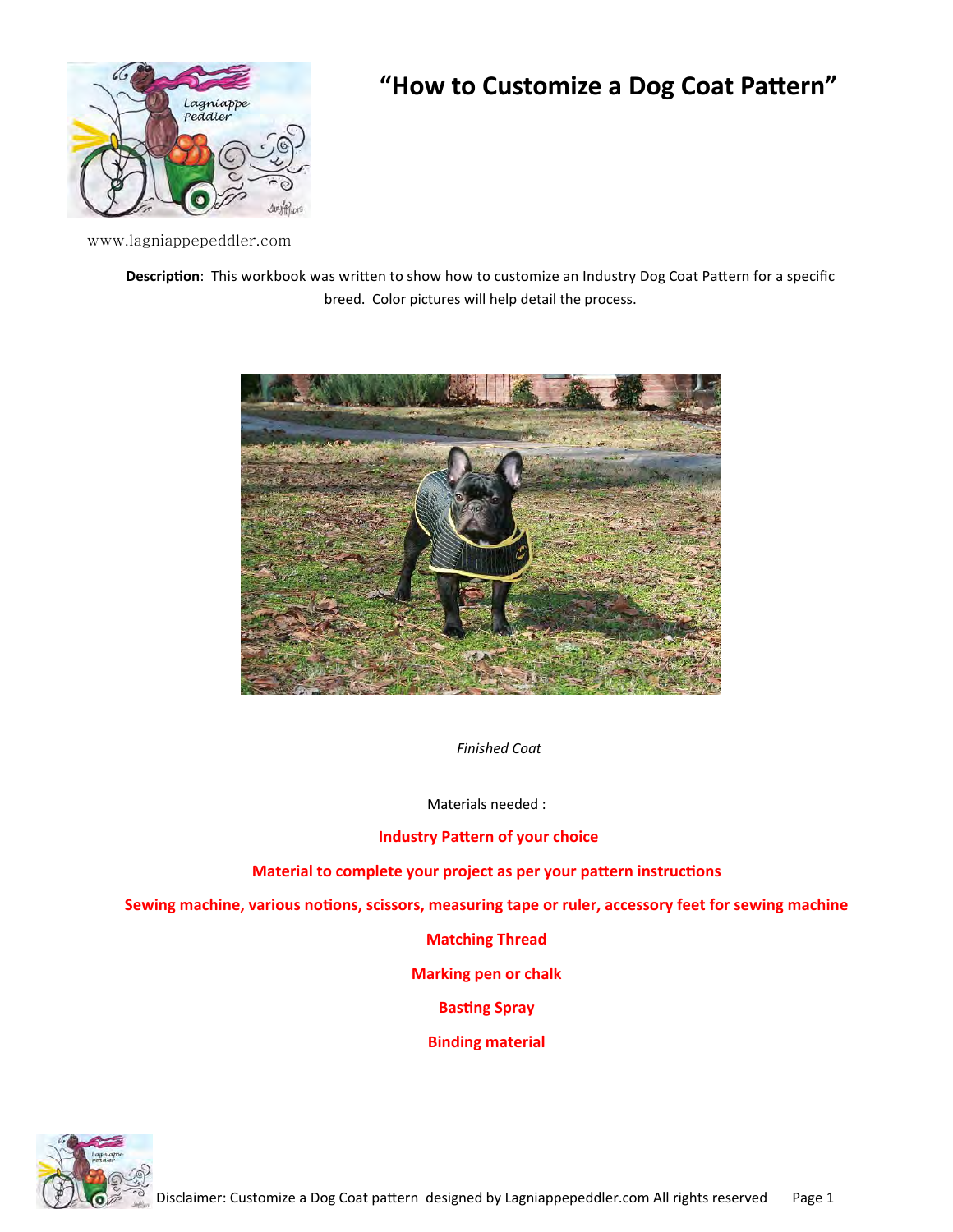

As you can see from the picture above, we did a drawing of Jean Luc and then took several different measurements. He is a French Bulldog, and while they are considered to be a medium size dog, they do have some very distinct characteristics. They are a short breed, but stocky. The breadth of their torso is wide at the front and then narrow toward the back. They have a very pronounced stance with thick shoulders. If we used a purchased coat and tried to make the neck fit, it would probably be too long on the body. If we got one to fit the body length, it would not fit around the neck or belly. Don't be surprised if you have some of these issues also with your dog. Just like people, sewing for

dogs will mean adjusting your pattern. Our measurements focused on Jean Luc's Neck, Length and Belly Girth

The first thing we did was decide on a particular pattern and our desired finished coat. We used Simplicity 1239 to begin our project. On the front cover there are several different options. If you look at the pictures, it looks like the pattern will fit various size dogs. This is a little misleading as the pattern has a small, medium and large cutting size available. You will need to take some measurements of your furry buddy to decide which one will work best for you.





Once we had these measurements, we looked at our pattern and decided on the largest size. This would ensure that the neck would fit and we knew we would have to do some adjusting later. This picture shows the main pattern piece cut out. If we measured the length at this point you could foresee that a lot of extra fabric would be in the coat.

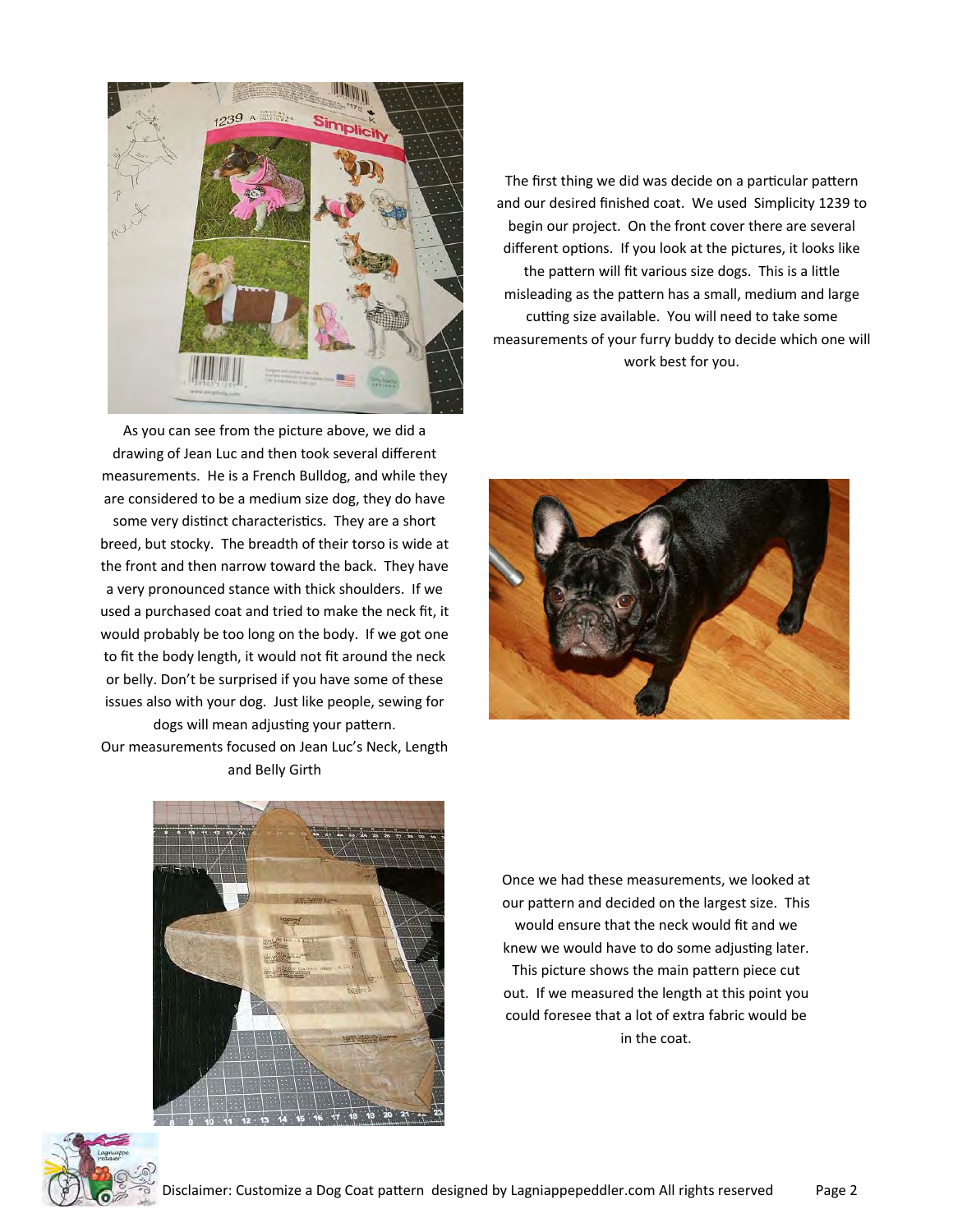Our objective for this coat was to have something warm and water resistant. We also wanted something easy to put on and take off. We chose a fleece inner lining and a Rip Stop fabric for the outside. The first thing we did was cut an outer piece from our pattern and a lining piece. We carefully used the basting spray to adhere the layers wrong sides together





We knew that the most important part of the pattern piece was the neck size and radius. We would be cutting the piece down after we quilted the fabric. We used a quilting foot to make sure the fabric did not slide around too much.



Once we had all of our quilting done, we looked at our measurements again. You can see from the picture that we cut a large amount from the end as it was too long. We also cut the protruding pieces that were meant to go around the neck and belly as it did not hit the right spots due to the length. All of this was done by holding the piece of quilted fabric around Jean Luc and then marking the areas with our chalk that needed to be cut. This may take a couple of adjustments.



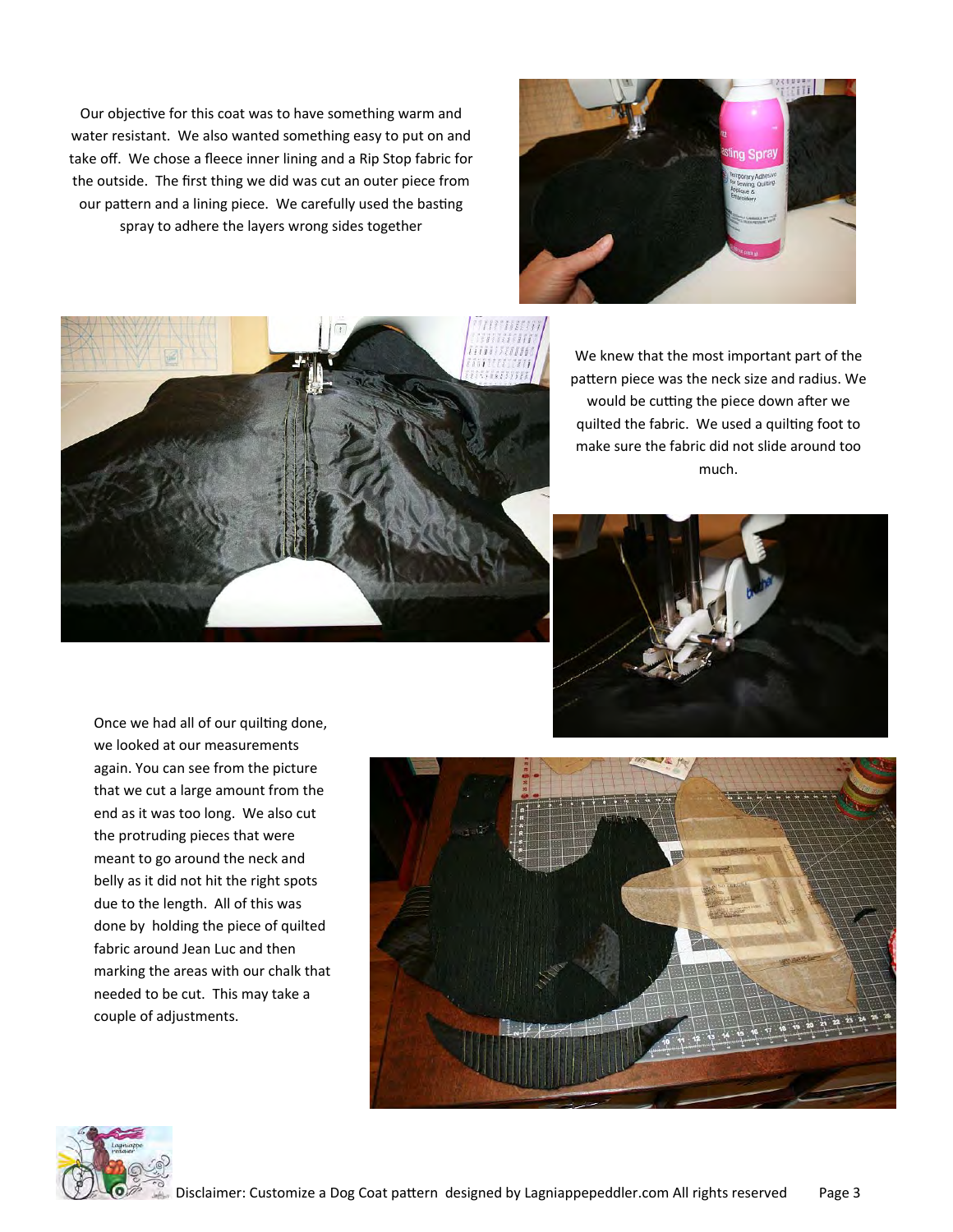

Since we cut the protruding neck and belly band off, we used our neck measurement to add a rectangular piece from that extra fabric that would go around the chest. Here you can see two pieces of Velcro pinned that will be used to adhere the front together. You can also see how the piece will be attached to the main fabric. Everything is pinned at this point before any stitching happens. Once you have the front flap in place, you can try it on for size.



Here is another view showing the main piece folded in half and what will be the front flap with Velcro. All of these elements can still be moved and adjusted as needed before you actually sew anything together. If the neck is not large enough you could trim little by little along the radius as needed.



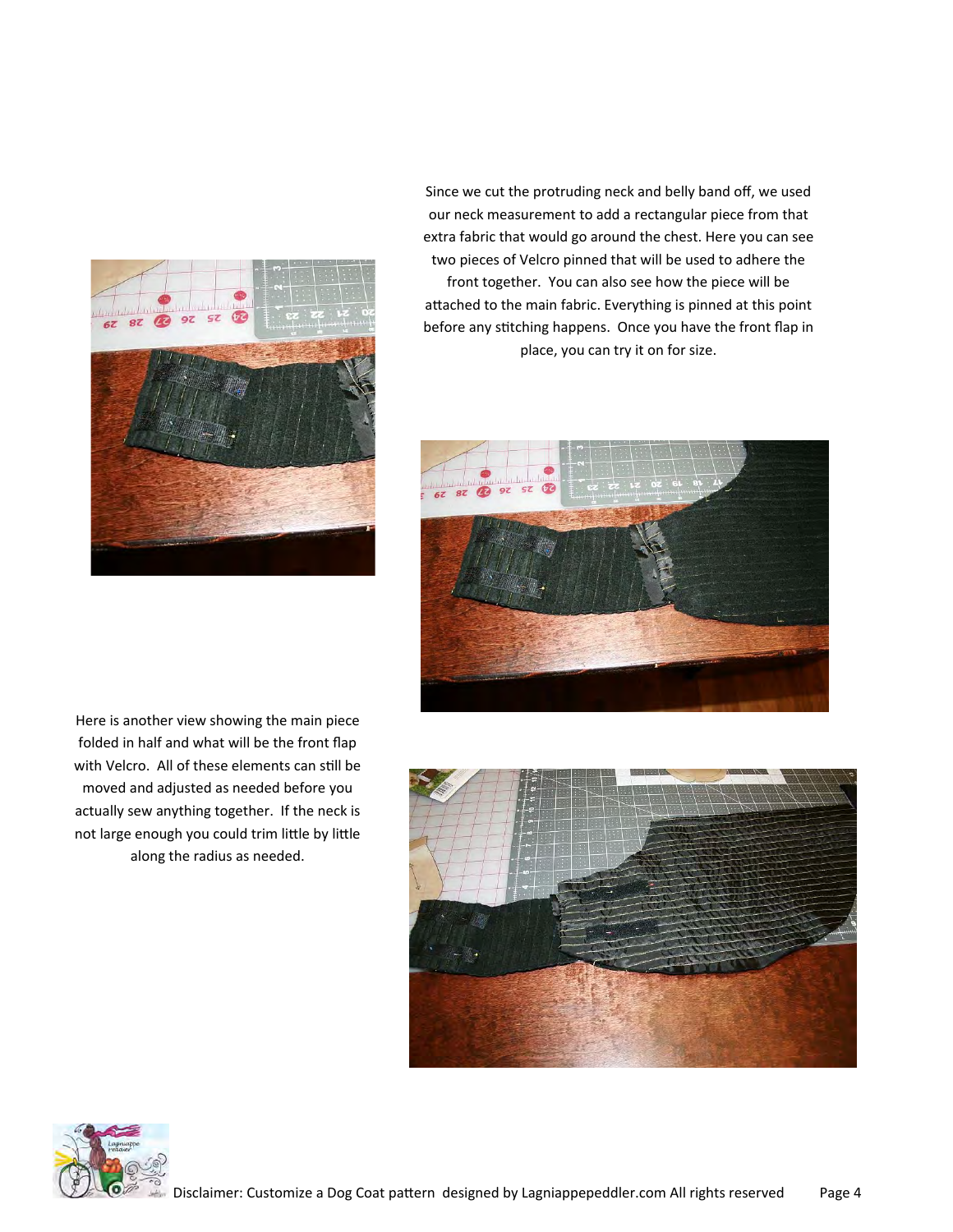

Once you have all of your adjustments made you can sew the front flap to the main piece as well as sew on the Velcro. At this point if you wanted to do an overcast stitch or a small hem all the way around you could. Another option to give it a finished look is to do a binding all the way around.

Next we measured the belly band area and cut out a piece of fabric in preparation to quilt.





Once quilted, we sewed our binding around the belly band piece.

Using a tape measure, we decided where we would need to attach the belly band to the main piece. Velcro was attached on the belly band and on the main piece here also.